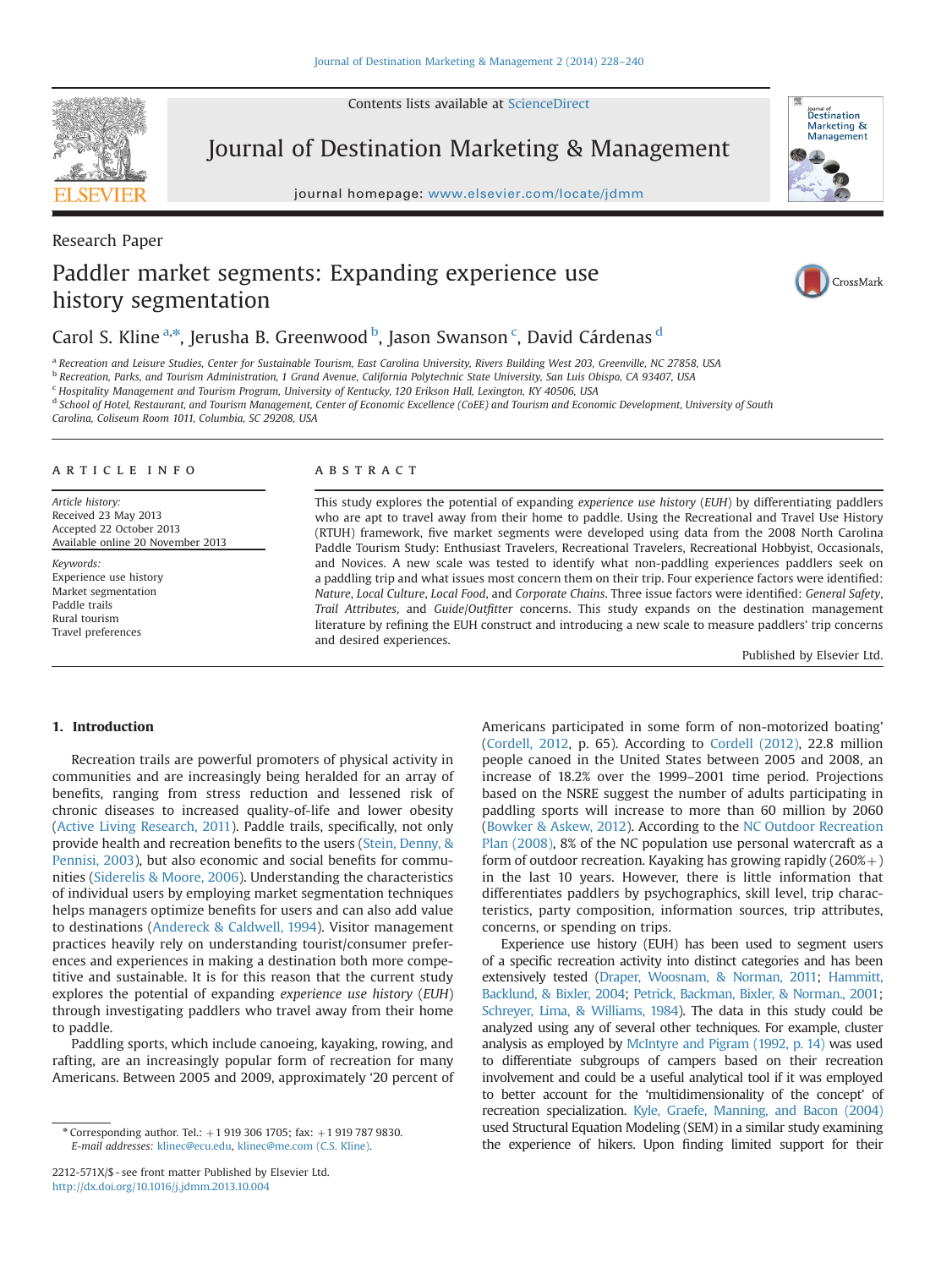hypotheses using SEM, the authors encouraged further explorations into recreation involvement that would lead to a better understanding of leisure behavior related to involvement [\(Kyle et al., 2004\)](#page--1-0). While other techniques – such as cluster analysis or SEM – are useful for performing similar analyses, we believe that the approach taken in this paper is appropriate for two reasons.

First, the paper expands on the EUH by demonstrating how paddlers can be segmented not only across experience variables, but also across travel-related variables to better understand the multidimensionality of recreation behavior. Second, expansion of EUH opens the door for further testing of a valuable market segmentation model. Finally, the purpose of this research is not to explore factors related to EUH through the lens of recreation specialization [\(Bricker](#page--1-0) [& Kerstetter, 2000](#page--1-0); [Hammitt, Knauf, & Noe, 1989\)](#page--1-0) or recreational involvement [\(Kyle, Kerstetter, & Guadagnolo, 2002\)](#page--1-0), but rather to use EUH to understand behaviors related to travel patterns. While it is useful to know the relationship of recreation specialization and recreation involvement with EUH, there are many subtleties and nuances that exist in people's travel preferences which specialization and involvement may not address. This study explores a new modification of EUH that may prove useful in understanding the underlying dynamics influencing travel choices and behaviors. Additionally, this study examines the differences between five paddler segments within a new construct of recreational and travel use history (RTUH). Natural resource managers, tourism planners and destination marketers, as well as any manager tasked with marketing resources for water based-recreation will find this approach beneficial. Specifically, the research questions examined in this study are the following:

- 1. Do paddlers with varying Recreation and Tourism Use History (RTUH) differ in socio-demographic characteristics?
- 2. Do paddlers with varying RTUH differ in their trip characteristics (boat ownership, travel party composition, region of North Carolina, typical distance, lodging preferences, sources, spending)?
- 3. Do paddlers with varying RTUH differ in their trip experience preferences?
- 4. Do paddlers with varying RTUH differ in their trip concerns?
- 5. Do paddlers with varying RTUH differ in their general recreational activity preferences?

# 2. Literature review

Since its introduction by [Schreyer et al. \(1984\)](#page--1-0), EUH has been developed into a useful tool to categorize recreational users in consideration of differences in their previous experience. However, EUH is not without limitations when applied to recreational tourism as the framework does not include variables related to travel. Expanding on experience use history requires understanding not only recreation segmentation and EUH, but also the concepts incorporated into the new model. To expand on EUH, thus creating a visitor management tool for destination managers, this research incorporates paddler and paddling trip characteristics, trip experience preferences, and trip concerns. Relevant literature covering recreation segmentation, EUH, and the newly incorporated concepts are reviewed here.

#### 2.1. Recreation segmentation

Segmenting a market, or identifying different wants, needs, and characteristics of consumers, is important because it can result in competitive advantages for a business, organization and/or destination ([Sausen, Tomczak, & Herrmann, 2005;](#page--1-0) [Smith, 1956\)](#page--1-0). [Yankelovich and Meer \(2006\)](#page--1-0) propose a market segmentation strategy that focuses on the benefits of the product or service that matter most to consumers. In terms of paddling, consumer benefits would include learning about a local area, experiencing nature, or finding a safe yet enjoyable adventure. This approach differs from many market segmentation activities based solely on customer demographic or psychographic variables. Without considering the various types of paddlers, and by assuming preferences among all segments of paddlers are homogenous, policy makers and recreation managers misjudge the allocation of recreation resources [\(Hynes, Hanley, & Garvey, 2007](#page--1-0)).

Market segmentation is not a new concept in recreation and tourism. Segmentation of nature-based tourists, cultural/heritage tourist, ecotourism markets, and travelers based on their environmental values has been addressed [\(Blamey & Braithwaite, 1997;](#page--1-0) [Huh, Uysal, & McCleary, 2006](#page--1-0); [Nyaupane & Graefe, 2008](#page--1-0); [Zografos](#page--1-0) [& Allcroft, 2007](#page--1-0)). Other scholars have conducted research on the similarities of individuals involved in various recreation activities and sports. [Kyle et al. \(2004\)](#page--1-0) found hikers share similar characteristics with fishermen, hunters, and other outdoor recreationists in terms of important attributes of the place where they experience their leisure activities. According to [Chang and Gibson \(2011\),](#page--1-0) paddlers who participate in the sport while traveling also enjoy bicycling, hiking, camping and diving activities. In general, those who engage in active recreation interests typically enjoy multiple active recreation pursuits and share commonalities with people who prefer the same. This appears to be true for those recreating in their home areas and also when participating in recreation activities while traveling.

Specific to paddlers, [Lee, Graefe, and Li \(2007\)](#page--1-0) surveyed a sample of more than 600 canoeists from 11 paddling organizations to identify motivations and preferences based on paddlers' gender and skill levels. The authors presented two important findings related to paddler segmentation. First, paddlers with more experience were less concerned about the site attributes (e.g., restrooms, campsites, picnic tables, boat launches) and more concerned about the challenge of the paddling experience. Second, gender played a role in motivations and attitudes toward site attributes. For example, men were more interested in visiting new sites, while women were more interested in relaxation and the social attributes of the site.

[Grossman, Klaphake, and Meyerhoff \(2004\)](#page--1-0) surveyed users of a trail system in a German National Park to determine paddlers' perception of congestion. One of the limitations listed in the Grossman et al. paper was the sample size of 285 paddlers. While a larger sample size would enable more in-depth analysis of various user groups, the authors were able to make valuable conclusions concerning congestion. Negative perceptions of crowding are more likely to be exhibited by: (1) paddlers who take longer paddling trips, (2) paddlers who travel in larger groups, and (3) paddlers who own canoes.

### 2.2. Experience use history

The use of tourist/consumer experiences is becoming more prevalent in the destination marketing and management literature ([Lugosi](#page--1-0) [& Walls, 2013\)](#page--1-0). [Ritchie and Hudson \(2009\)](#page--1-0) recently categorised tourist/consumer research in to six main streams. Stream 3, 'research related to the methodologies for understanding the tourism experience' (p. 123), which is the focus of this research, was rated as the most difficult and under researched. Experience use history (EUH) is a method used to segment markets based on past behaviors and experiences to assist destinations in marketing and planning for future visitors ([Hammitt,](#page--1-0) [Kyle, & Oh, 2009;](#page--1-0) [Schreyer et al., 1984](#page--1-0)). The premise of EUH is that prior knowledge and understanding of a place or event is a key